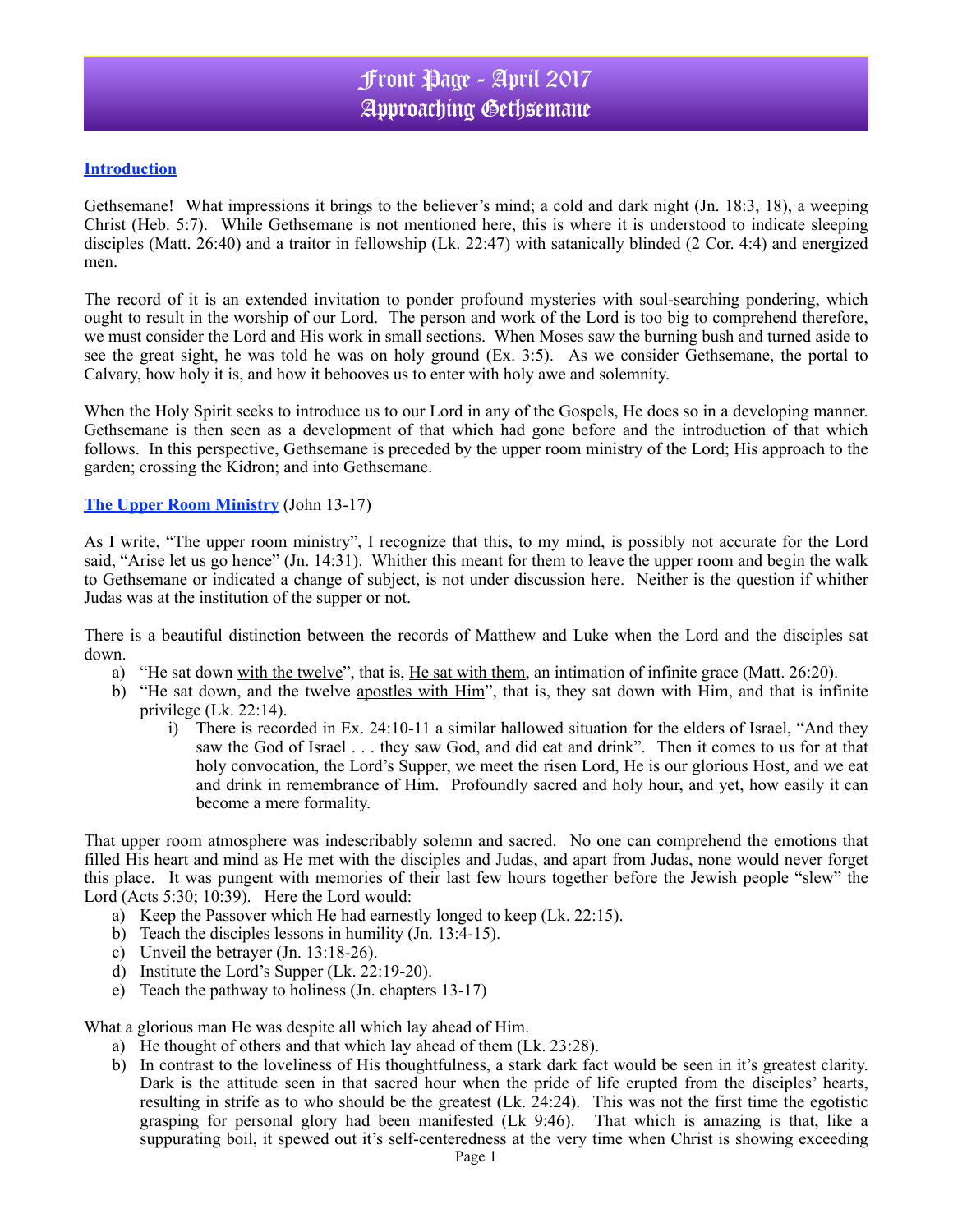## Front Page - April 2017 Approaching Gethsemane

thoughtfulness. In this same time span, the devil entered into Judas, which resulted in his going out to fulfill the pledge he had made with the chief priests two days before (Jn. 13:30; Mk. 14:1, 10-11). The Holy Spirit caused it to be recorded, "and it was night" (Jn. 13:30).

- c) When the Passover and institution of the supper was over they sang a hymn (Matt. 26:30; Mk. 14:26). Singing as we normally may, we do when we are joyful, but it is very hard to sing when facing, or during, great darkness and grief. Possibly the Lord would have led the disciples in the singing, and one cannot help but wonder, did He think of a time yet to come when He would rejoice over His own with singing? "The LORD thy God in the midst of thee is mighty; he will save, he will rejoice over thee with joy; he will rest in his love, he will joy over thee with singing" (Zeph. 3:17)
- d) In the upper room, the singing would have been with deep thoughtful contemplations and with intense personal affirmations. Would He have sung the sentiments of, "Great Hallel" (Psa. 115-118)? It is with a holy astonishment we wonder how could He have sung:
	- i) "Ye that fear the LORD, trust in the LORD: he is their help and their shield" (Psa. 115:11)
	- ii) " I love the LORD, because he hath heard my voice and my supplications. Because he hath inclined his ear unto me, therefore will I call upon him as long as I live. The sorrows of death compassed me, and the pains of hell gat hold upon me: I found trouble and sorrow. Then called I upon the name of the LORD; O LORD, I beseech thee, deliver my soul" (Psa. 116:1-4)
	- iii) "I will pay my vows unto the LORD now in the presence of all his people. Precious in the sight of the LORD is the death of his saints. O LORD, truly I am thy servant; I am thy servant, and the son of thine handmaid" (Psa. 116:14-16)
	- iv) "I will praise thee: for thou hast heard me, and art become my salvation. The stone which the builders refused is become the head stone of the corner. This is the Lord's doing; it is marvelous in our eyes. This is the day, which the LORD hath, made; we will rejoice and be glad in it. Save now, I beseech thee, O LORD: O LORD, I beseech thee, send now prosperity. Blessed be he that cometh in the name of the LORD: we have blessed you out of the house of the LORD. God is the LORD, which hath shewed us light: bind the sacrifice with cords, even unto the horns of the altar. Thou art my God, and I will praise thee: thou art my God, I will exalt thee" (Psa. 118:21-28)
- e) Profound contemplations! After the singing the Lord says "Arise, let us go hence" and they leave the room for the walk to Gethsemane.

#### **The Approach To Gethsemane**

The pathway to Gethsemane and ultimately Calvary was one that had begun in eternity past, which in its progression necessitated the journey from Heaven to earth, followed by the earthly journeys of Christ. For six days prior to the crucifixion, the Lord had been moving between Bethany and Jerusalem.

a) Eventually the moment came when the last "free" journey was made with the walk to Gethsemane. During that walk, last words would be spoken and illustrations given.

#### **The Crossing of The Kidron**

- 1) David the overcomer
	- a) The unpretentious crossing the brook is filled with emotion. This is David's greater Son, following the footsteps of his illustrious father. What an overcomer David had been.
		- i) In the time of war he fulfilled the will of his father by looking after the sheep, thus overcoming an inquisitive spirit (1 Sam. 17:13-15)
		- ii) Possibly when looking after the sheep, during the night he meditated on the wonders of God and creation (Psa. 8 & 23)
		- iii) His brothers accused him wrongfully but He overcame retaliating to their ignorance and assumption (1 Sam. 17:34-37)